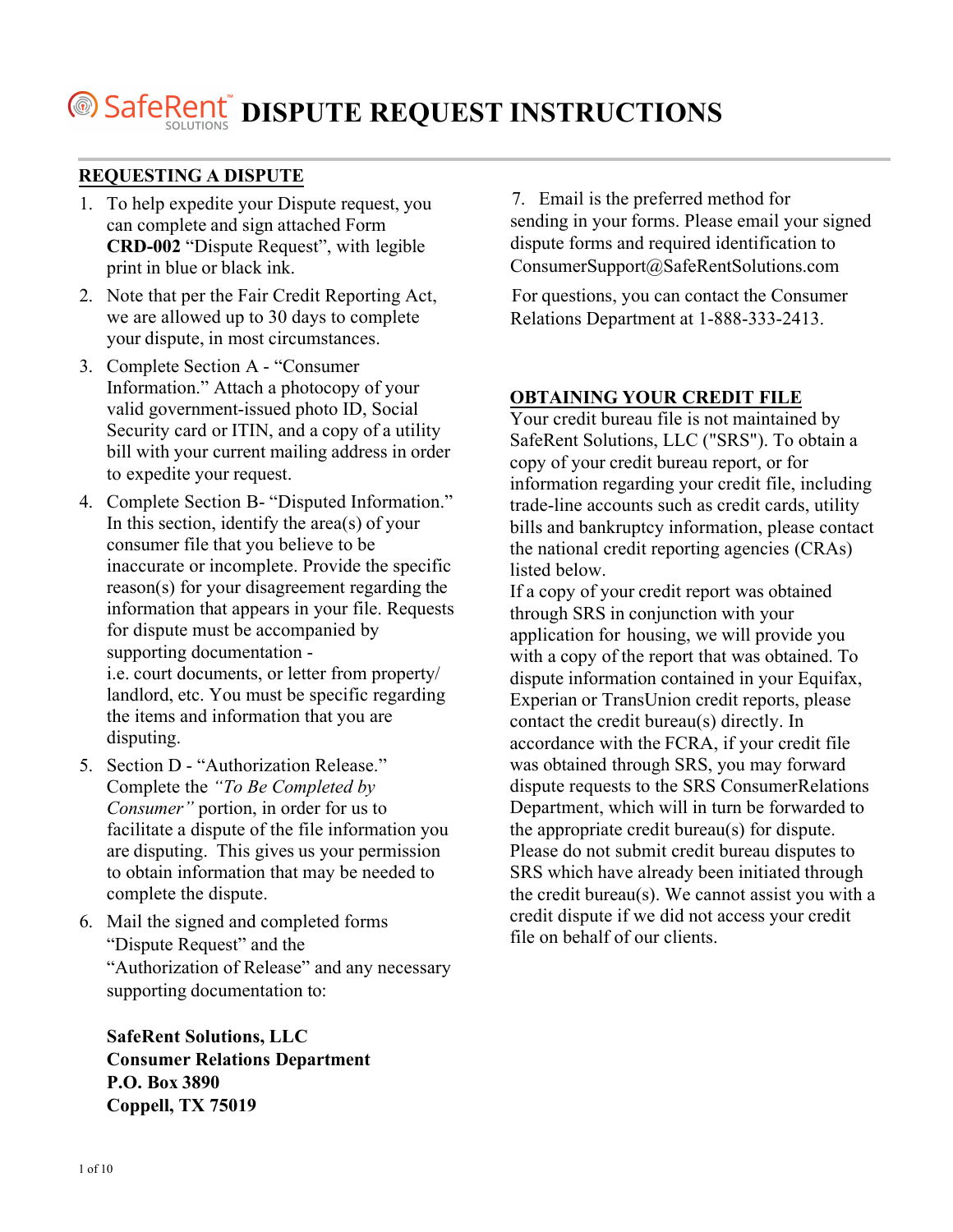To receive your credit file from a national CRA, you may do the following:

- 1. Request a copy through the CRA's automated system via the toll free phone numbers below.
- 2. Submit your request in writing to the CRA via the addresses below. Prior to submitting your request, contact the CRA via the toll free phone numbers below to obtain specific information that you should include with your written request.
- 3. Request a copy through the agency's web site.
- 4. Request a copy through *[www.annualcreditreport.com](http://www.annualcreditreport.com/)* or by calling 1(877) 322-8228.

# CRA CONTACT INFORMATION:

#### **Experian National Consumer Assistance Center** PMB 2104 Allen, Texas 75013-2104 Telephone: 1(888) 397-3742 Website: *[www.experian.com](http://www.experian.com/)*

# **Equifax Information Service Center**

P.O. Box 740241 Atlanta, Georgia 30374-0241 Telephone: 1(800) 685-1111 Website: *[www.equifax.com](http://www.equifax.com/)*

**TransUnion LLC** P.O. Box 2000 Chester, Pennsylvania 19022-2000 Telephone: 1(800) 888-4213 Website: *[www.transunion.com](http://www.transunion.com/)*

#### **TeleCheck Consumer Service Office**  PMB 4513

Houston, Texas 77210-4513 Telephone: 1(800) 366-2425 Website: *[www.telecheck.com](http://www.telecheck.com/)*

**FACTA Central Source**

Disclosure of credit file website: *[www.annualcreditreport.com](http://www.annualcreditreport.com/)* Telephone 1(877) 322-8228 or 1(877) FACT-ACT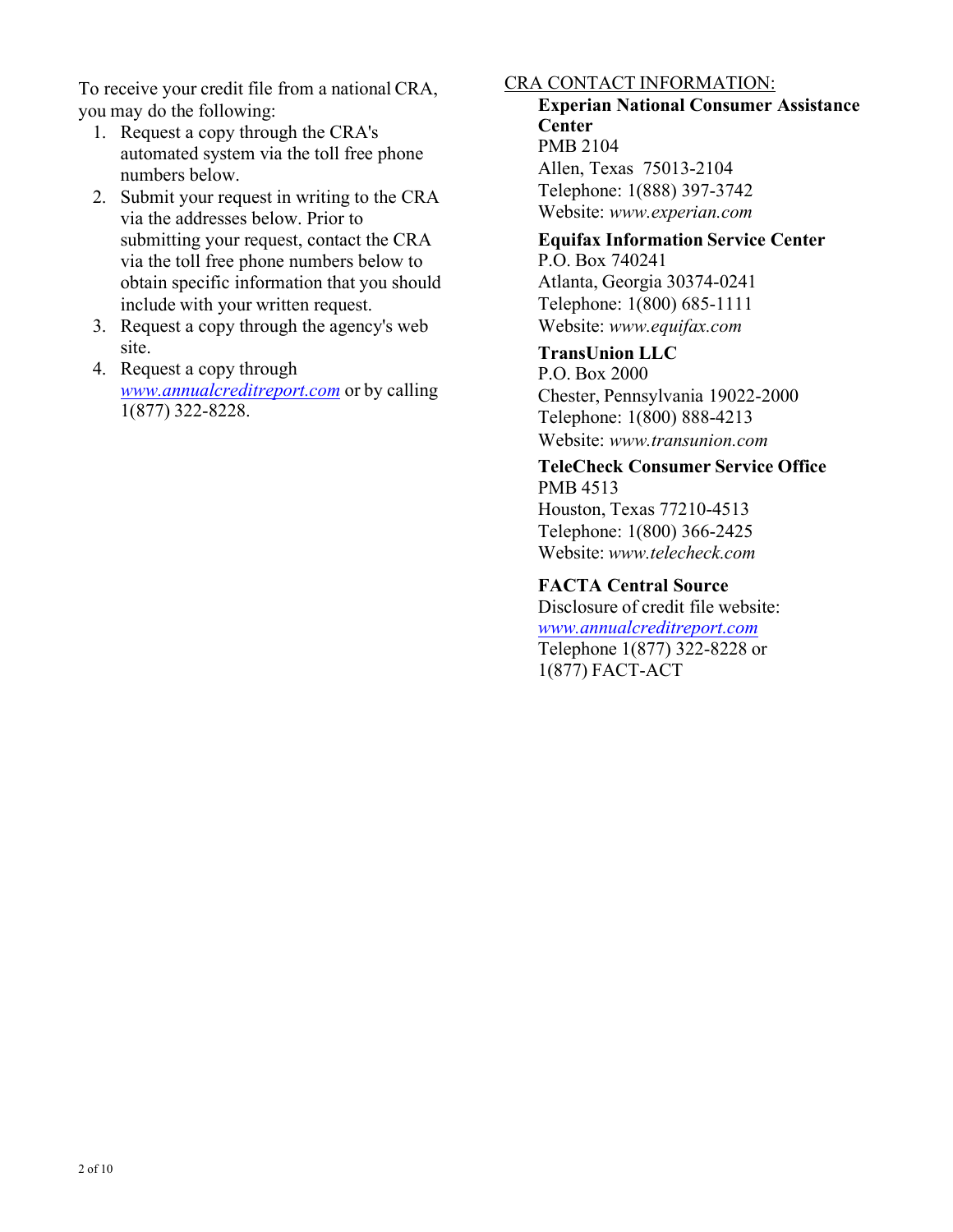

**Form CRD-002** 

*Please print legibly in blue or black ink. Refer to the Instructions for assistance.*

#### **SECTION A: Consumer Information**

*For a dispute, please include a copy of your valid and verifiable, government-issued photo identification for faster processing of your request -- i.e. driver's license, passport etc. Per the Fair Credit Reporting Act, a dispute may take up to 30 days.* 

| Full Name: First:                                                  | Middle: |           | Last:          |  |
|--------------------------------------------------------------------|---------|-----------|----------------|--|
| Check one if applicable:                                           | ∣ Jr.   | <b>Sr</b> | Date of Birth: |  |
| List Maiden or Other Names Used:                                   |         |           |                |  |
| Social Security or Individual Tax Identification Number (ITIN):    |         |           |                |  |
| (Include a copy of your SSN or ITIN card)                          |         |           |                |  |
|                                                                    |         |           |                |  |
| Full Current Address: (Information will be mailed to this address) |         |           |                |  |

| <b>Street Address:</b> |        |      |        | Apt.# |                                          |  |
|------------------------|--------|------|--------|-------|------------------------------------------|--|
| City:                  |        |      | State: |       | $\overline{\phantom{a}}$<br>$\angle$ in' |  |
| Phone Numbers:         | Home ( | Work |        | Cell  |                                          |  |

#### **SECTION B: Disputed Information**

*Please include supporting documentation - i.e. court documents, letter from property/landlord, correspondence etc. - and you must be specific regarding the item(s) being disputed. Per the Fair Credit Reporting Act, reinvestigations of disputes may take up to 30 days.*

*Check area(s) you wish to dispute:* 

**Applicant Information Credit Prior Inquiries Court Records on File (Criminal/Landlord Tenant)** 

*Please list the case number(s)/account name(s) and case/account date(s) you wish to dispute:* 

| <b>Case Number/Account Name:</b>                                                 | <b>Case/Account Date:</b> |
|----------------------------------------------------------------------------------|---------------------------|
| <b>Case Number/Account Name:</b>                                                 | <b>Case/Account Date:</b> |
| <b>Case Number/Account Name:</b>                                                 | <b>Case/Account Date:</b> |
| <b>Case Number/Account Name:</b>                                                 | <b>Case/Account Date:</b> |
| <b>Case Number/Account Name:</b>                                                 | <b>Case/Account Date:</b> |
| Provide a brief description of the item(s) checked above that you are disputing. |                           |

*(Form continues on next page)*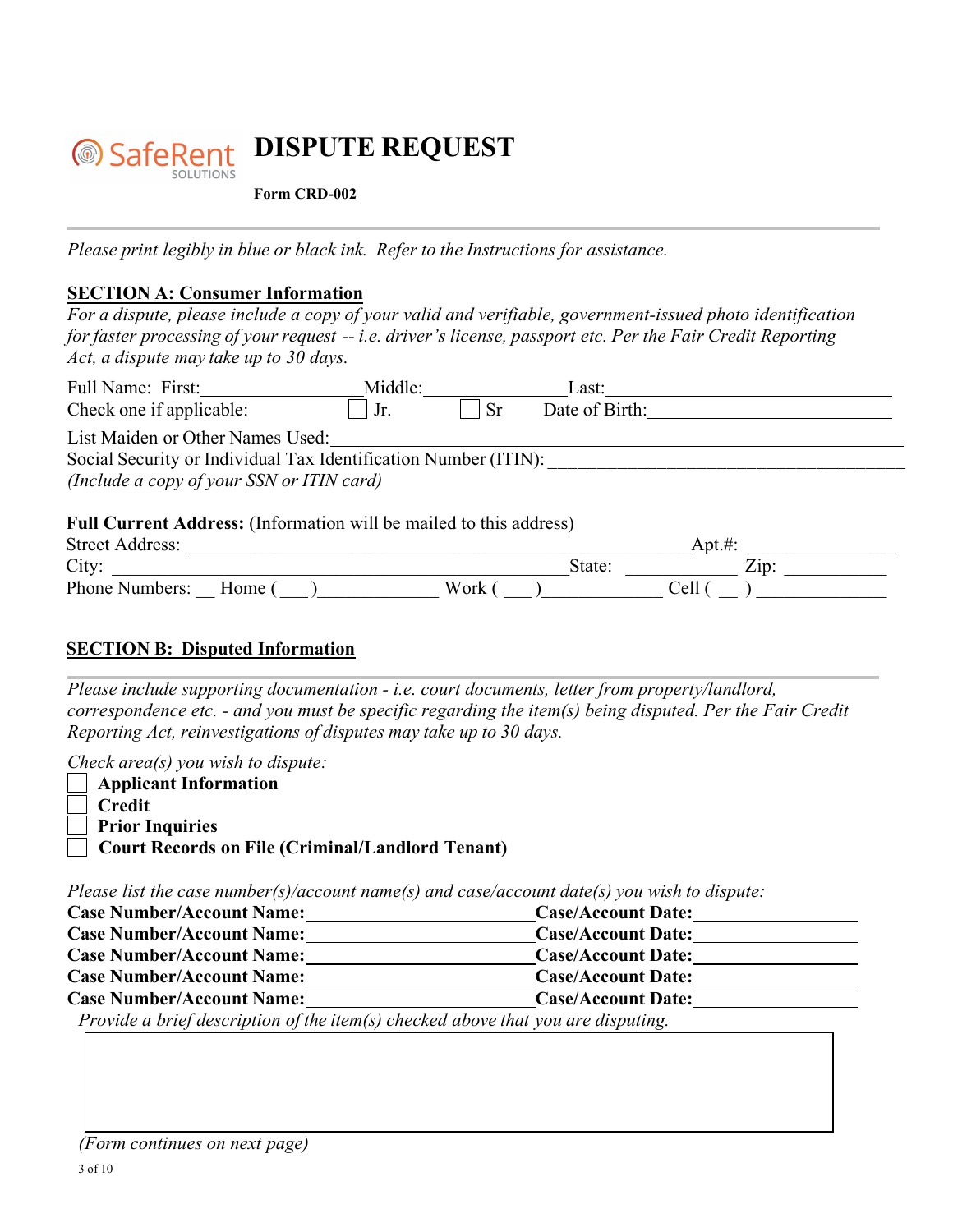

**DISPUTE REQUEST**, *continued*

**Form CRD-002** 

#### **SECTION C: Request for Alternate Disclosure Method**

**I wish to authorize disclosure of my file in a manner other than by mail.** *(Check one of the following)*  By Fax (\_\_\_\_\_) to \_\_\_\_\_\_\_\_\_\_\_\_\_\_\_\_\_\_\_\_\_\_\_\_\_\_\_\_\_\_\_\_\_\_\_\_\_\_\_\_ (Third Party Representative authorized in Section D, on the following page). By Email\_\_\_ \_ to \_\_\_\_\_\_\_\_\_\_\_\_\_\_\_\_\_\_\_\_\_\_\_\_\_\_\_\_\_\_\_\_\_\_\_\_\_\_\_\_ (Third Party Representative authorized in Section D, on the following page). (If you select to send the dispute via email to a third party representative, the third party representative will receive a confirmation email that they must respond to within 2 days or the dispute will be sent via ground mail). | By Email to the following email address (If you select to receive

your dispute via email, you will receive a confirmation email that you must respond to within 2 days or you will receive the dispute via ground mail).

Mail disclosure of my confidential consumer file and/or result of a dispute of any disputed information contained in my consumer file to the authorized Third Party Representative at the address indicated in Section D, on the following page.

BY SUBMITTING THIS FORM, I AGREE THAT I AM THE PERSON NAMED ABOVE AND I UNDERSTAND THAT IT MAY BE A VIOLATION OF FEDERAL AND/OR STATE LAW TO OBTAIN A CONSUMER REPORT ON ANY PERSON OTHER THAN MYSELF, AND THAT UNDER THE FAIR CREDIT REPORTING ACT, ANY PERSON WHO KNOWINGLY AND WILLFULLY OBTAINS INFORMATION ON A CONSUMER FROM A CONSUMER REPORTING AGENCY UNDER FALSE PRETENSES SHALL BE FINED UNDER TITLE 18, UNITED STATES CODE, IMPRISONED FOR NOT MORE THAN 2 YEARS, OR BOTH.

*I swear, under penalty of law, that to the best of my knowledge, the information provided above is true and correct.*

Printed Name:

Signature: Date: Date:

*(The remainder of this page is intentionally left blank. Form continues on next page)*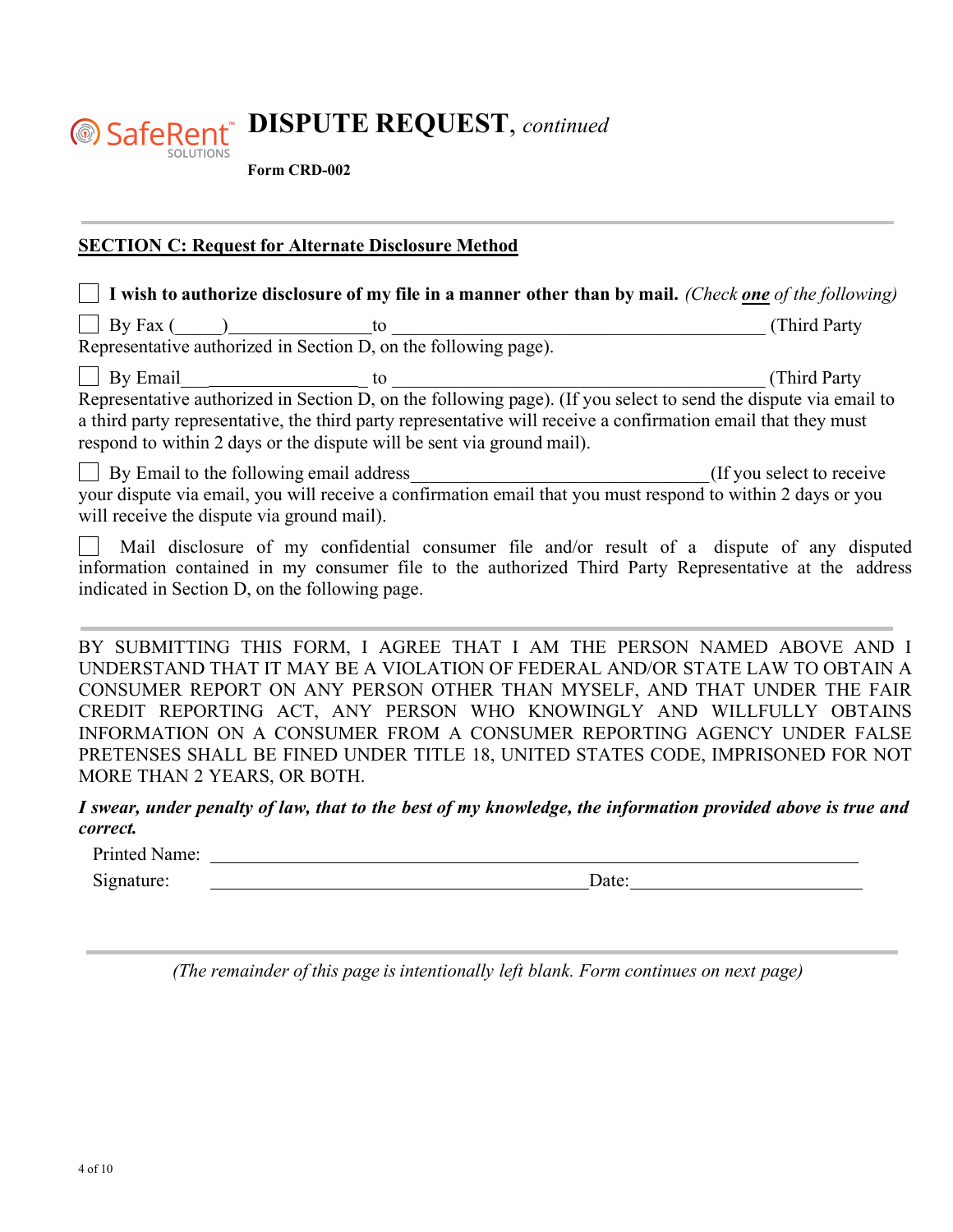

**Form CRD-002** 

#### **SECTION D: Authorization Release**

*If you have requested a dispute of items contained in your file, please complete the following authorization of release to facilitate the dispute.* 

To Whom It May Concern:

|             | authorize the release of any information to |
|-------------|---------------------------------------------|
| (vour name) |                                             |

 $\overline{a}$ 

SafeRent Solutions, LLC and/or its agents, pertaining to my payment history, employment, criminal, or residency at

*(name / address of property)* 

in the course of the dispute of information that I have requested.

| Diriched<br>Name:<br>lleu<br>------- |       |
|--------------------------------------|-------|
| $\sim$<br>nature:<br>$\mathrm{Sig}$  | )ate: |

*(The remainder of this page is intentionally left blank.)*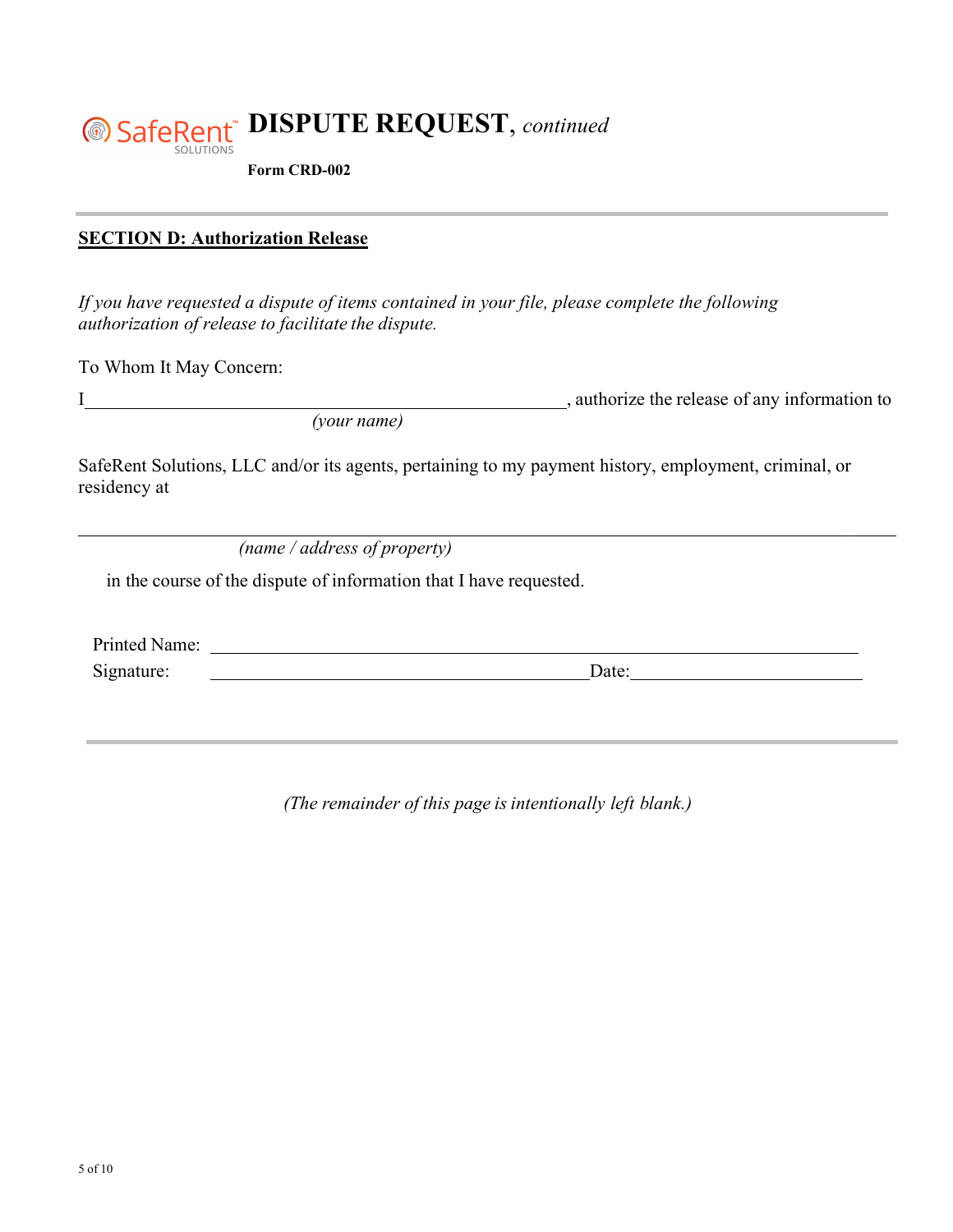*Para información en español, visite [www.consumerfinance.gov/learnmore o](http://www.consumerfinance.gov/learnmore) escribe a la Consumer Financial Protection Bureau, 1700 G Street N.W., Washington, DC 20552.* 

# **A Summary of Your Rights Under the Fair Credit Reporting Act**

The federal Fair Credit Reporting Act (FCRA) promotes the accuracy, fairness, and privacy of information in the files of consumer reporting agencies. There are many types of consumer reporting agencies, including credit bureaus and specialty agencies (such as agencies that sell information about check writing histories, medical records, and rental history records). Here is a summary of your major rights under the FCRA. **For more information, including information about additional rights, go to [www.consumerfinance.gov/learnmore o](http://www.consumerfinance.gov/learnmore)r write to: Consumer Financial Protection Bureau, 1700 G Street N.W., Washington, DC 20552.** 

- **You must be told if information in your file has been used against you**. Anyone who uses a credit report or another type of consumer report to deny your application for credit, insurance, or employment – or to take another adverse action against you – must tell you, and must give you the name, address, and phone number of the agency that provided the information.
- **You have the right to know what is in your file.** You may request and obtain all the information about you in the files of a consumer reporting agency (your "file disclosure"). You will be required to provide proper identification, which may include your Social Security number. In many cases, the disclosure will be free. You are entitled to a free file disclosure if:
	- a person has taken adverse action against you because of information in your credit report;
	- you are the victim of identity theft and place a fraud alert in your file;
	- your file contains inaccurate information as a result of fraud;
	- you are on public assistance;
	- you are unemployed but expect to apply for employment within 60 days.

In addition, all consumers are entitled to one free disclosure every 12 months upon request from each nationwide credit bureau and from nationwide specialty consumer reporting agencies. See [www.consumerfinance.gov/learnmore f](http://www.consumerfinance.gov/learnmore)or additional information.

- **You have the right to ask for a credit score**. Credit scores are numerical summaries of your creditworthiness based on information from credit bureaus. You may request a credit score from consumer reporting agencies that create scores or distribute scores used in residential real property loans, but you will have to pay for it. In some mortgage transactions, you will receive credit score information for fr ee from the mortgage lender.
- **You have the right to dispute incomplete or inaccurate information**. If you identify information in your file that is incomplete or inaccurate, and report it to the consumer reporting agency, the agency must investigate unless your dispute is frivolous. See [www.consumerfinance.gov/learnmore f](http://www.consumerfinance.gov/learnmore)or an explanation of dispute procedures.
- **Consumer reporting agencies must correct or delete inaccurate, incomplete, or unverifiable information**. Inaccurate, incomplete or unverifiable information must be removed or corrected, usually within 30 days. However, a consumer reporting agency may continue to report information it has verified as accurate.
- **Consumer reporting agencies may not report outdated negative information**. In most cases, a consumer reporting agency may not report negative information that is more than seven years old, or bankruptcies that are more than 10 years old.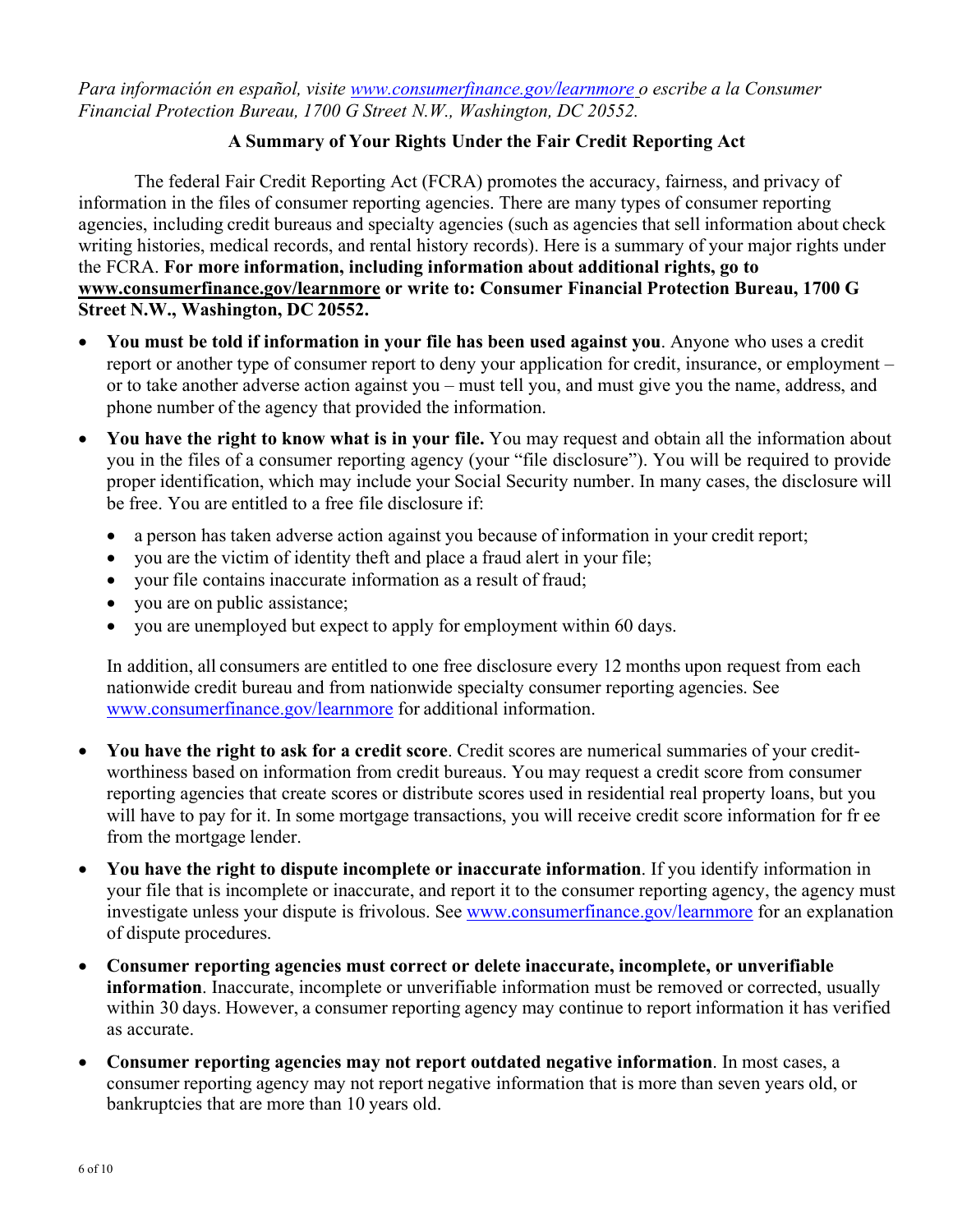- **Access to your file is limited.** A consumer reporting agency may provide information about you only to people with a valid need -- usually to consider an application with a creditor, insurer, employer, landlord, or other business. The FCRA specifies those with a valid need for access.
- **You must give your consent for reports to be provided to employers.** A consumer reporting agency may not give out information about you to your employer, or a potential employer, without your written consent given to the employer. Written consent generally is not required in the trucking industry. For more information, go to [www.consumerfinance.gov/learnmore.](http://www.consumerfinance.gov/learnmore)
- **You may limit "prescreened" offers of credit and insurance you get based on information in your credit report.** Unsolicited "prescreened" offers for credit and insurance must include a toll-free phone number you can call if you choose to remove your name and address from the lists these offers are based on. You may opt-out with the nationwide credit bureaus at 1–888–567–8688.
- **You may seek damages from violators**. If a consumer reporting agency, or, in some cases, a user of consumer reports or a furnisher of information to a consumer reporting agency violates the FCRA, you may be able to sue in state or federal court.
- **Identity theft victims and active duty military personnel have additional rights**. For more information, visit [www.consumerfinance.gov/learnmore.](http://www.consumerfinance.gov/learnmore)

**States may enforce the FCRA, and many states have their own consumer reporting laws. In some cases, you may have more rights under state law. For more information, contact your state or local consumer protection agency or your state Attorney General. For information about your federal rights, contact:** 

| <b>TYPE OF BUSINESS:</b>                         | <b>CONTACT:</b>                                     |  |  |
|--------------------------------------------------|-----------------------------------------------------|--|--|
| 1.a. Banks, savings associations, and credit     | a. Consumer Financial Protection Bureau             |  |  |
| unions with total assets of over \$10 billion    | 1700 G Street, N.W.                                 |  |  |
| and their affiliates.                            | Washington, DC 20552                                |  |  |
|                                                  | b. Federal Trade Commission: Consumer Response      |  |  |
| b. Such affiliates that are not banks, savings   | $Center - FCRA$                                     |  |  |
| associations, or credit unions also should list, | Washington, DC 20580                                |  |  |
| in addition to the CFPB:                         | $(877)$ 382-4357                                    |  |  |
| 2. To the extent not included in item 1 above:   | a. Office of the Comptroller of the Currency        |  |  |
| a. National banks, federal savings               | <b>Customer Assistance Group</b>                    |  |  |
| associations, and federal branches and federal   | 1301 McKinney Street, Suite 3450                    |  |  |
| agencies of foreign banks                        | Houston, TX 77010-9050                              |  |  |
| b. State member banks, branches and agencies     | b. Federal Reserve Consumer Help Center             |  |  |
| of foreign banks (other than federal branches,   | P.O. Box 1200                                       |  |  |
| federal agencies, and Insured State Branches     | Minneapolis, MN 55480                               |  |  |
| of Foreign Banks), commercial lending            |                                                     |  |  |
| companies owned or controlled by foreign         | c. FDIC Consumer Response Center                    |  |  |
| banks, and organizations operating under         | 1100 Walnut Street, Box #11                         |  |  |
| section 25 or 25A of the Federal Reserve Act.    | Kansas City, MO 64106                               |  |  |
| c. Nonmember Insured Banks, Insured State        | d. National Credit Union Administration             |  |  |
| Branches of Foreign Banks, and insured state     | Office of Consumer Protection (OCP)                 |  |  |
| savings associations                             | Division of Consumer Compliance and Outreach (DCCO) |  |  |
|                                                  | 1775 Duke Street                                    |  |  |
| d. Federal Credit Unions                         | Alexandria, VA 22314                                |  |  |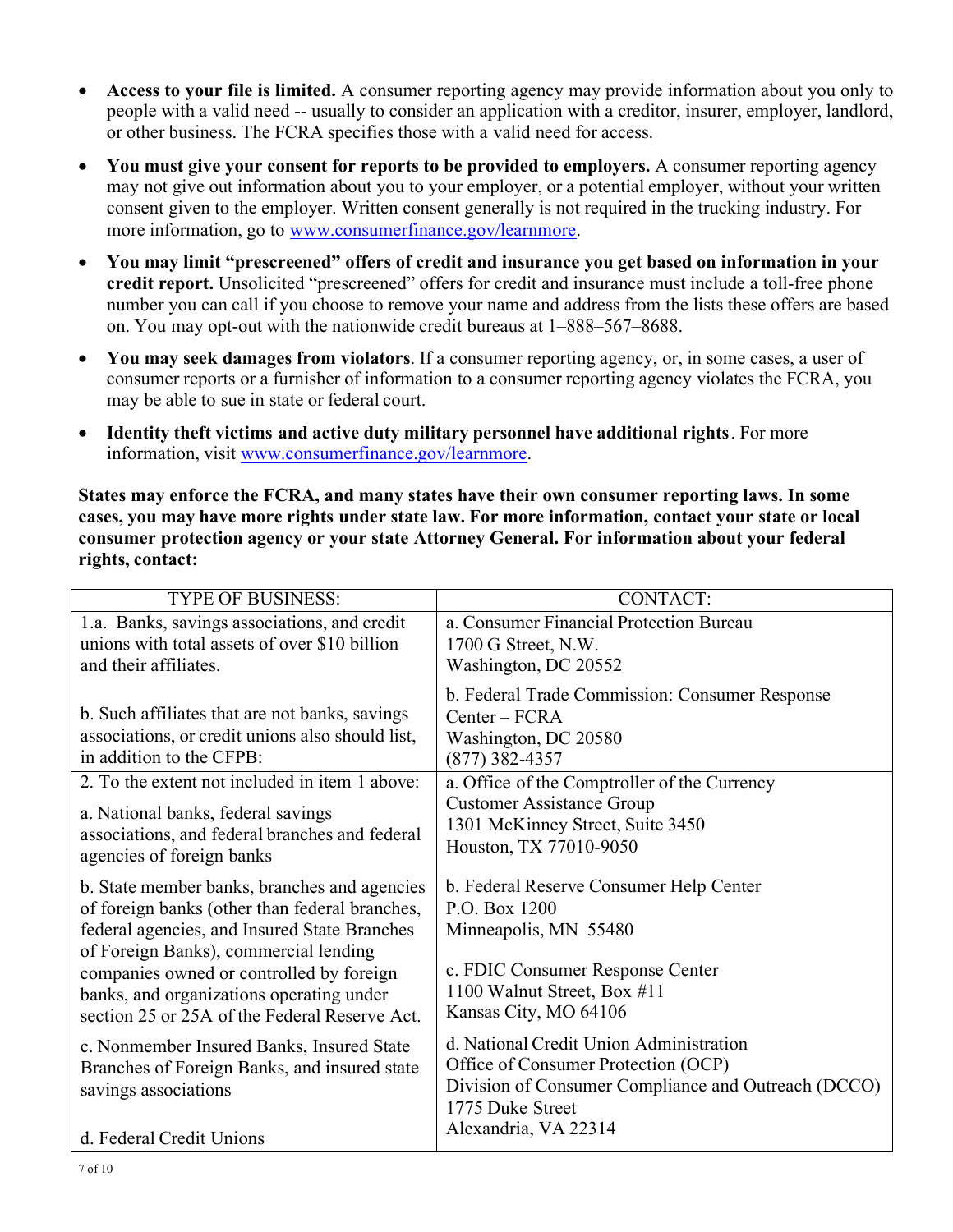| 3. Air Carriers                                | Asst. General Counsel for Aviation Enforcement &     |
|------------------------------------------------|------------------------------------------------------|
|                                                | Proceedings                                          |
|                                                | <b>Aviation Consumer Protection Division</b>         |
|                                                | Department of Transportation                         |
|                                                | 1200 New Jersey Avenue, S.E.                         |
|                                                | Washington, DC 20590                                 |
| 4. Creditors Subject to Surface Transportation | Office of Proceedings, Surface Transportation Board  |
| Board                                          | Department of Transportation                         |
|                                                | 395 E Street, S.W.                                   |
|                                                | Washington, DC 20423                                 |
| 5. Creditors Subject to the Packers and        | Nearest Packers and Stockyards Administration area   |
| Stockyards Act, 1921                           | supervisor                                           |
|                                                |                                                      |
| 6. Small Business Investment Companies         | Associate Deputy Administrator for Capital Access    |
|                                                | United States Small Business Administration          |
|                                                | 409 Third Street, SW, 8 <sup>th</sup> Floor          |
|                                                | Washington, DC 20416                                 |
| 7. Brokers and Dealers                         | Securities and Exchange Commission                   |
|                                                | 100 F Street, N.E.                                   |
|                                                | Washington, DC 20549                                 |
| 8. Federal Land Banks, Federal Land Bank       | Farm Credit Administration                           |
| Associations, Federal Intermediate Credit      | 1501 Farm Credit Drive                               |
| Banks, and Production Credit Associations      | McLean, VA 22102-5090                                |
|                                                |                                                      |
| 9. Retailers, Finance Companies, and All       | FTC Regional Office for region in which the creditor |
| Other Creditors Not Listed Above               | operates or Federal Trade Commission: Consumer       |
|                                                | Response Center - FCRA                               |
|                                                | Washington, DC 20580                                 |
|                                                | $(877)$ 382-4357                                     |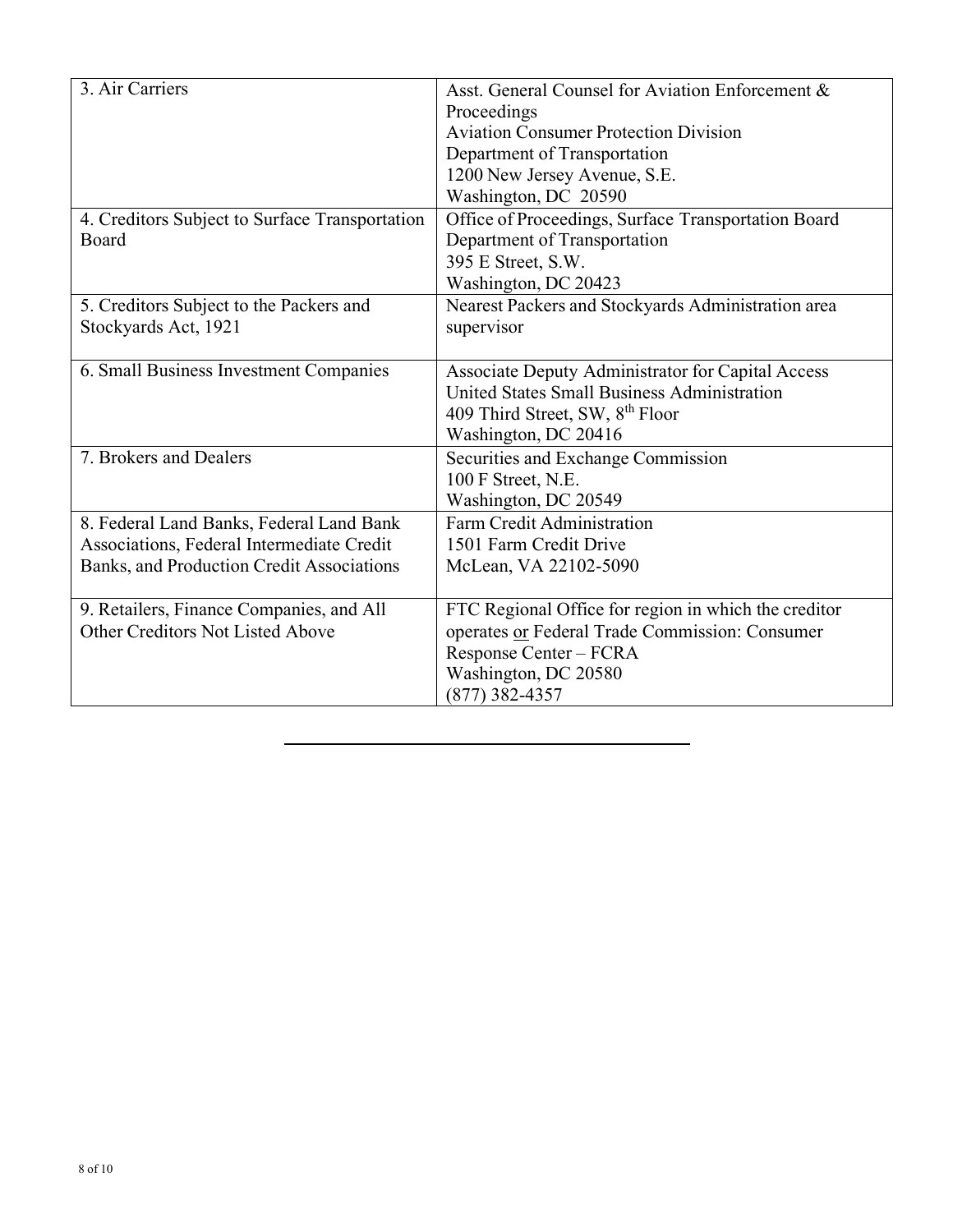*Para información en español, visite [www.consumerfinance.gov/learnmore o](http://www.consumerfinance.gov/learnmore) escribe a la Consumer Financial Protection Bureau, 1700 G Street N.W., Washington, DC 20552.* 

#### **Remedying the Effects of Identity Theft**

You are receiving this information because you have notified a consumer reporting agency that you believe that you are a victim of identity theft. Identity theft occurs when someone uses your name, Social Security number, date of birth, or other identifying information, without authority, to commit fraud. For example, someone may have committed identity theft by using your personal information to open a credit card account or get a loan in your name. For more information, visit [www.consumerfinance.gov/learnmore](http://www.consumerfinance.gov/learnmore) or write to: Consumer Financial Protection Bureau, 1700 G Street N.W., Washington, DC 20552.

The Fair Credit Reporting ACT (FCRA) gives you specific rights when you are, or believe that you are, the victim of identity theft. Here is a brief summary of the rights designed to help you recover from identity theft.

- **1. You have the right to ask the nationwide consumer reporting agencies place "fraud alerts" in your file to let potential creditors and others know that you may be a victim of identity theft**. A fraud alert can make it more difficult for someone to get credit in your name because it tells creditors to follow certain procedures to protect you. It also may delay your ability to obtain credit. You may place a fraud alert in your file by calling just one of the three nationwide consumer reporting agencies. As soon as that agency processes your fraud alert, it will notify the other two, which then also must place fraud alerts in your file.
	- Equifax: 1-800-525-6285; [www.equifax.com](http://www.equifax.com/)
	- Experian: 1-888-397-3742; [www.experian.com](http://www.experian.com/)
	- TransUnion: 1-800-680-7289; [www.transunion.com](http://www.transunion.com/)

An initial fraud alert stays in your file for at least 90 days. An extended alert stays in your file for seven years. To place either of these alerts, a consumer reporting agency will require you to provide appropriate proof of your identity, which may include your Social Security number. If you ask for an extended alert, you will have to provide an identity theft report. An identity theft report includes a copy of a report you have filed with a federal, state, or local law enforcement agency, and additional information a consumer reporting agency may require you to submit. For more detailed information about the identity theft report, visit [www.consumerfinance.gov/learnmore.](http://www.consumerfinance.gov/learnmore)

**2. You have the right to free copies of the information in your file (your "file disclosure")**. An initial fraud alert entitles you to a copy of all information in your file at each of the three nationwide agencies, and an extended alert entitles you to two free file disclosures in a 12-month period following the placing of the alert. These additional disclosures may help you detect signs of fraud, for example, whether fraudulent accounts have been opened in your name or whether someone has reported a change in your address. Once a year, you also have the right to a free copy of the information in your file at any consumer reporting agency, if you believe it has inaccurate information due to fraud, such as identity theft. You also have the ability to obtain additional free file disclosures under other provisions of the FCRA. See [www.consumerfinance.gov/learnmore.](http://www.consumerfinance.gov/learnmore)